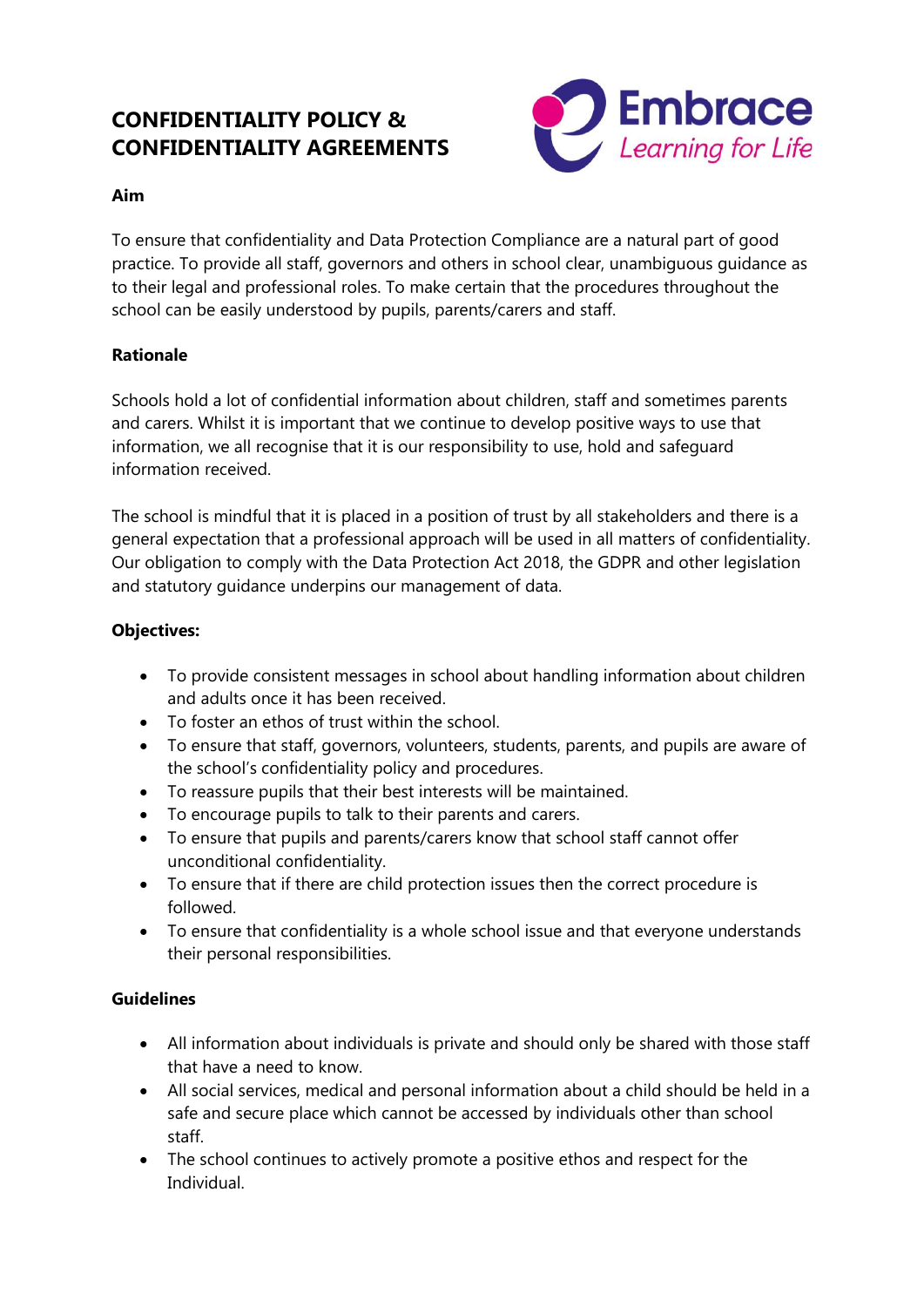- The Safeguarding Policy will be applied, and monitored by appropriate school personnel.
- All children and adults have a right to the same level of confidentiality irrespective of gender, race, religion, medical concerns, and special educational needs.

# **Day to Day Practice**

Confidentiality is a whole school issue. Even when sensitive information appears to be widely known it should not be assumed by those immediately involved that it is appropriate to discuss or share this information further.

Health professionals have their own code of practice dealing with confidentiality. Staff should be aware of children with medical needs and the class information sheet should be accessible to staff who need that information but not on general view to other parents/carers and children.

Information about children will be shared with parents and carers but only about their child. **Parents should not have access to any other child's books, marks and progress grades at any time especially at parents evening.**

All personal information about children including social services records should be regarded as confidential. It should be clearly understood by those who have access to it, and whether those concerned have access to all, or only some of the information.

Information regarding health reports such as speech therapy, medical reports, SEN reports, SEN minutes of meetings and social services minutes of meetings and reports will be circulated in envelopes / files and once read should be returned for secure filing.

In all other notes, briefing sheets etc. a child should not be able to be identified. Addresses and telephone numbers of parents and children will not be passed on except in exceptional circumstances or to a receiving school.

Staff should exercise prudence and consider the dignity of individuals during conversations on the school site, for example in the staff room, particularly if non -members of staff are present and in the presence of children.

Staff members will sign a code of conduct annually, which addresses confidentiality. Non-members of staff, for example, students and voluntary helpers, will be asked to follow the principles of the confidentiality policy and sign a confidentiality agreement.

#### **Governors/Trustees**

Governors/Trustees need to be mindful that from time to time issues are discussed or brought to their attention about staff and children. All such papers should be marked as confidential and should be copied onto different coloured paper.

These confidential papers should be destroyed after use.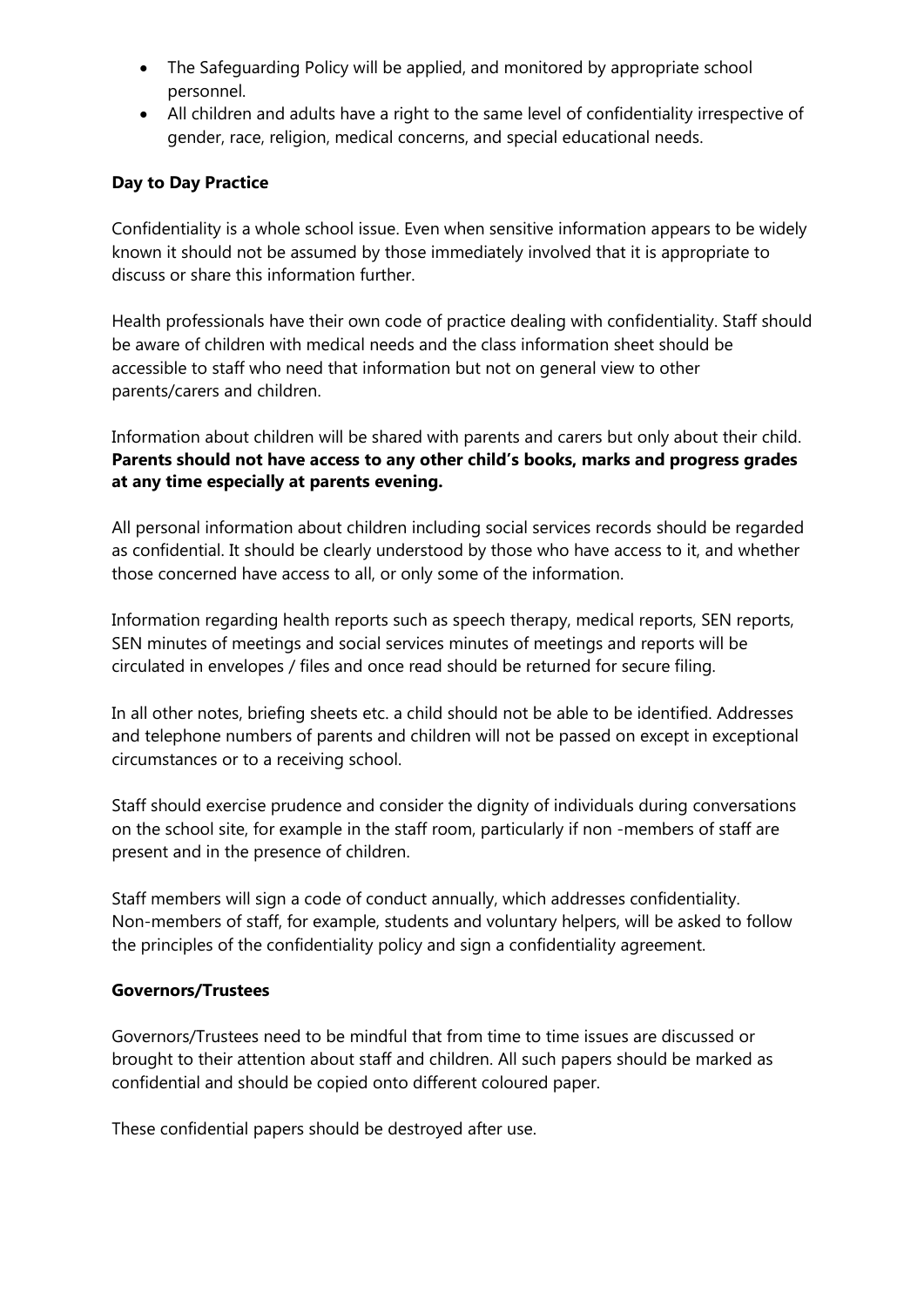Governors/Trustees must observe complete confidentiality when asked to do so by the governing body, especially in relation to matters concerning individual staff, pupils or parents.

Governors/Trustees will sign a code of conduct annually, which addresses confidentiality.

Although decisions reached at governors' meetings are normally made public through the minutes or otherwise, the discussions on which decisions are based should be regarded as confidential.

Governors/Trustees should exercise the highest degree of prudence when discussion of potentially contentious issues arises outside the governing body.

## **Monitoring and Evaluation**

The policy will be reviewed as part of the schools monitoring cycle.

## **Conclusion**

Embrace Multi Academy Trust has a duty of care and responsibility towards pupils, parents/carers, and staff. It also needs to work with a range of outside agencies and share information on a professional basis. The care and safety of the individual is the key issue behind this document.

Policy agreed by governors and shared with staff, volunteers and the school community.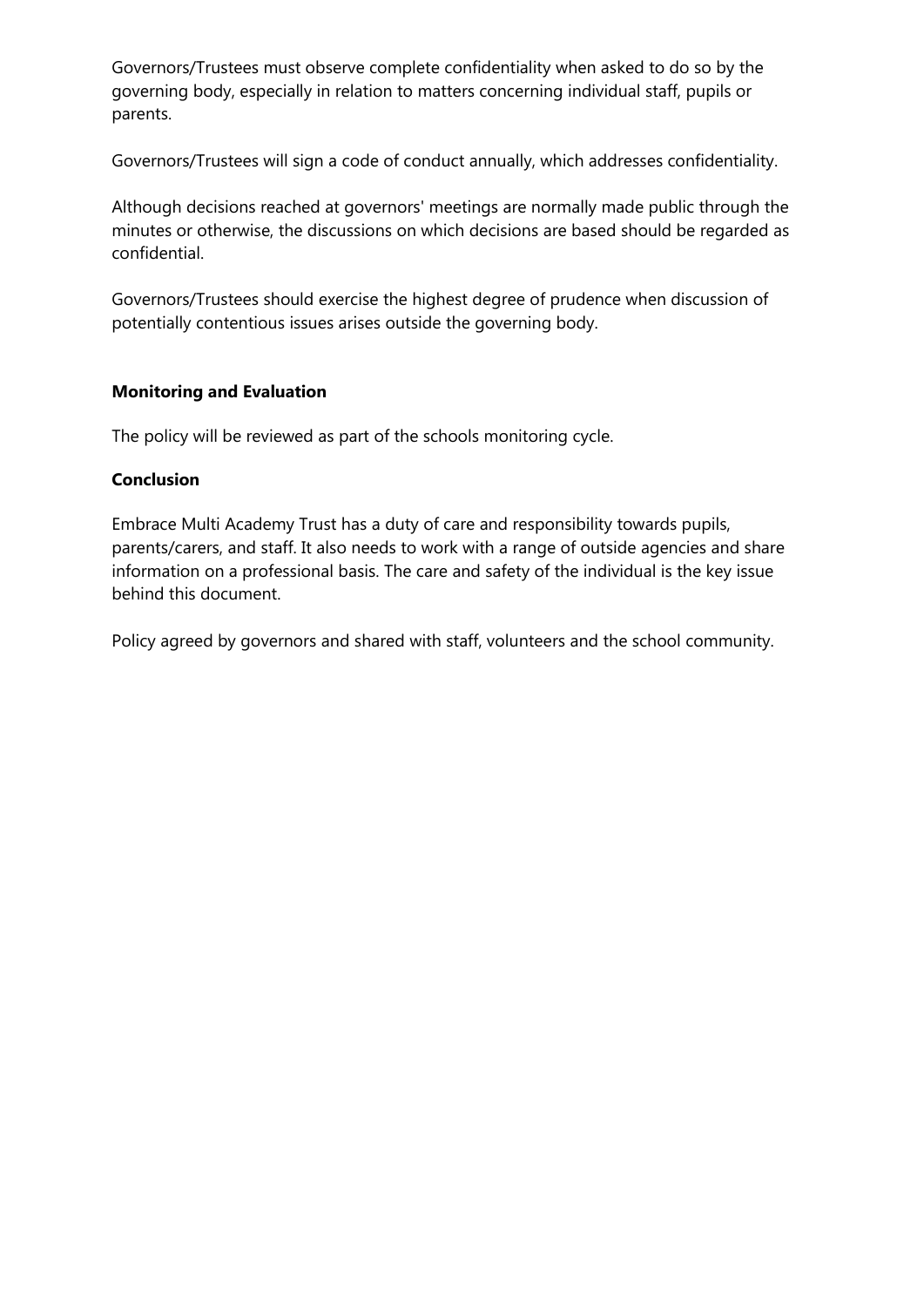# Embrace Multi Academy Trust **Voluntary Helper - Confidentiality Agreement**



First of all, thank you for volunteering to be a helper at this school. Your help and support in this role is greatly appreciated. In this role you are supporting the life of this school. This role carries certain responsibilities on your part including the requirement to be confidential about school matters.

By signing this agreement, you agree to uphold Embrace Multi Academy Trust's Confidentiality Policy.

This means you will not share pupil / staff information with anyone that breaches confidentiality.

Examples of confidential information are (but are not limited to):

- Information about staff, pupils, and events that occur in school. For example, a parent who knows you are a helper at the school may ask you how their child is getting on (e.g. academically / behaviour). To prevent and misunderstanding, it would be better to advise the parent to speak to the class teacher.
- Information accessed by 'privilege' e.g. notices on staff noticeboard /conversations
- If you see something in school that concerns you, please discuss the matter with the head teacher.

I understand that I may have access to confidential information and that it is my responsibility to maintain the integrity of this information and to keep it private. I further understand that disclosure of confidential information may result in me no longer being required to be a volunteer.

If I breach confidentiality I understand that I may be in breach of the Data Protection Act 2018 and could face external sanctions.

| Name of Helper                     |  |
|------------------------------------|--|
| Signature of Helper                |  |
| Date                               |  |
| <b>School Representative</b>       |  |
| Signature of School Representative |  |
| Date                               |  |